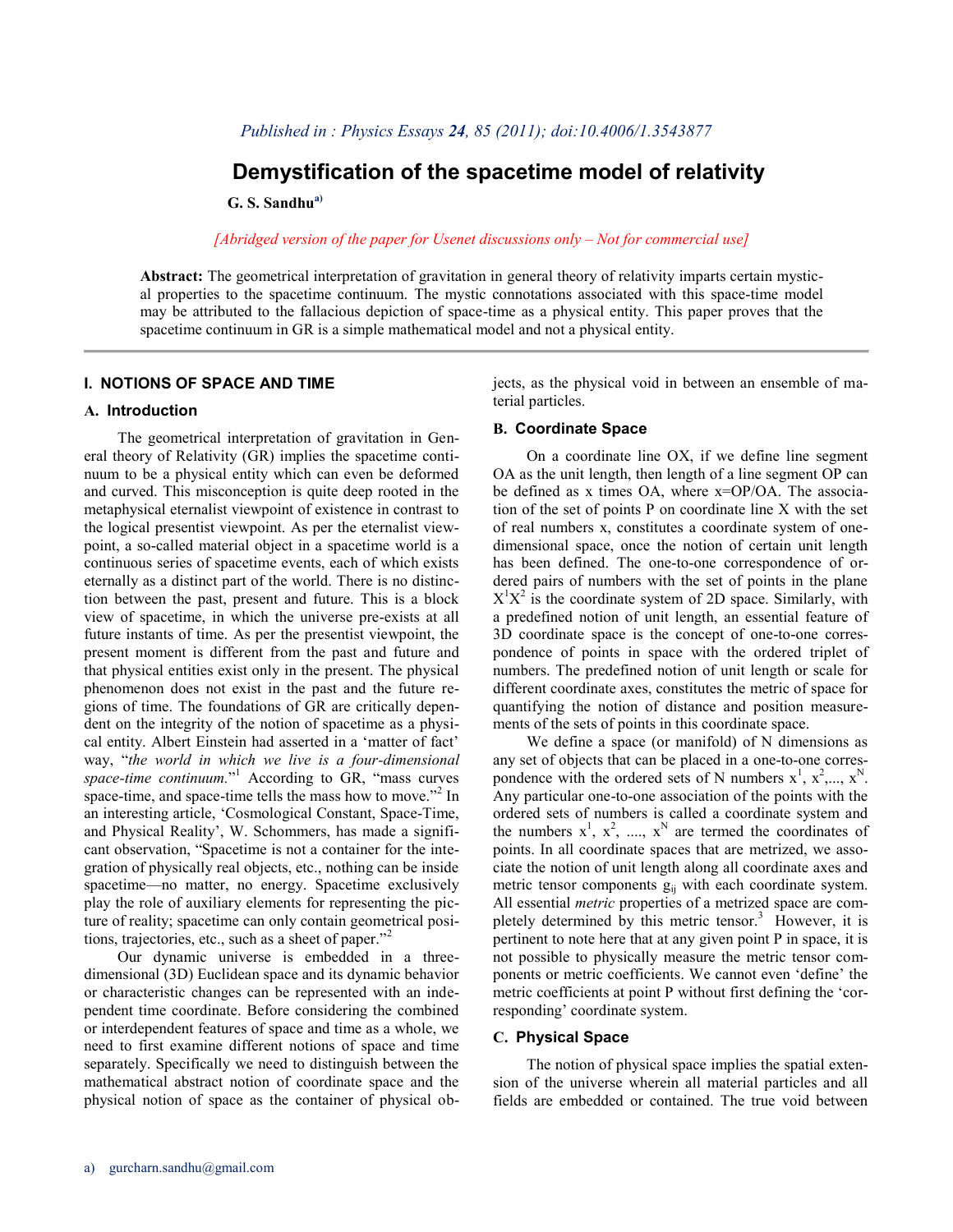material points is in essence the physical space, or empty space, or free space. It is important to note here that the coordinate space, along with its unit scale or metric, is our ‗human' creation intended to facilitate the quantification of relative positions of material particles and fields. The existence of physical space does not depend in any way on the existence or nonexistence of coordinate systems and coordinate spaces. Of course, for the study and analysis of physical space and the material particles and fields embedded in it, we do need the structure of coordinate systems and coordinate spaces as a quantification tool. The most significant point to be highlighted here is that whereas the metric scaling property is only associated with coordinate space, the physical properties of permittivity, permeability and intrinsic impedance are associated with physical space. The notion of material particles and fields being embedded or contained in the physical space, is generally accepted as valid. However, the detailed mechanism involved in this embedding is not known. Obviously, such a mechanism must involve the known physical properties of free space.<sup>4</sup>

Fundamental known properties of this physical space or free space are represented by the following dimensional parameters.

Permittivity of free space,  $\varepsilon_0$  = 8.854 x 10<sup>-12</sup> C<sup>2</sup>/N, m<sup>2</sup>

Permeability of free space,  $\mu_0 = 1.257 \times 10^{-6} \text{ N} / \text{A}^2$ 

The speed of propagation of EM waves in vacuum,

$$
c = \sqrt{1/(\mu_0 \epsilon_0)} = 2.998 \times 10^8 \text{ m/s}
$$

The intrinsic impedance of vacuum,

 $Z_0 = \sqrt{\mu_0/\epsilon_0}$  =376.7 (N.m/C)/A=376.7 V/A

 $= 376.7$  Ohms

These four parameters, as dimensional constants, represent fundamental physical properties of vacuum or physical space. The speed ‗c' of propagation of electromagnetic disturbances is governed by the permittivity  $\varepsilon_0$ and permeability  $\mu_0$  constants associated with the physical space or vacuum. Since these four parameters are interrelated, only two of them are independent. It is interesting to note that  $\mu_0$  can be replaced with  $Z_0/c$  and  $1/\varepsilon_0$  can be replaced with c.Z<sub>0</sub> in all relations involving  $\mu_0$  or  $\varepsilon_0$ . These parameters are quite routinely measured experimentally and are universally well known. It may be emphasized here that these physical properties are not correlated with the metric tensor of the coordinate space and hence cannot represent the metric properties of the coordinate space.

#### **D. Notion of Time**

Since our universe is inherently dynamic, there are a large number of physical processes in Nature which undergo cyclic changes. The notion of time is associated with relative measurement of such changes. Depending on the consistency of such cyclic changes and the convenience of their measurement, we may select any one of them as our reference scale for relative measurement of change. The angular position of a planet in orbit, the position of a pendulum oscillating about a mean and the vibrations of many electro-mechanical systems are all examples of physical processes that undergo cyclic changes. Any such cyclic process could be adopted as a reference scale for measurement of change or the reference scale for time. In general, the study of natural phenomena invariably involves the comparative study of various changes. For this comparative study, we need to use a reference scale, or more correctly a reference time scale, for relative measurement of change. Hence time, as a relative measure of change, is an important parameter in the study of an essentially dynamic physical Universe. Existence of a uniform reference time scale can thus be attributed to the consistency of the physical cyclic process adopted for the reference scale.<sup>5</sup>

### **II. GEOMETRICAL REPRESENTATION OF A RI-GID 3D CONTINUUM**

### **A. Invariance of Arc Element ds**

Let us consider a 3D continuum of space points representing the points of an ideal rigid material medium. All points in this space will be considered as invariant. A point P is determined by a set of coordinates  $x^i$  in a given reference frame. If the coordinate system is changed, the point P is described by a new set of coordinates  $y^i$ , but the transformation of coordinates does nothing to the point itself, which remains invariant. A set of points, such as those forming a curve, is also invariant. The curve is described in a given coordinate system by an equation which usually changes its form when the coordinates are changed, but the curve itself remains unaltered, invariant. Similarly, a triply infinite set of points, constituting a rigid 3D space continuum, may also be considered invariant if an infinitesimal separation distance ds between any pair of neighboring points remains invariant under admissible coordinate transformations. The notion of invariance of the arc element ds in all admissible coordinate transformations is most crucial in the representation of a rigid 3D continuum. Since representation of vectors and tensors in the Euclidean geometry rely on the invariance of arc element ds, it implies that the Euclidean 3D space is effectively treated as a rigid 3D space continuum. This invariance of an arc element ds, is given by,

$$
(\mathrm{d}s)^2 = g_{ij}(x)\mathrm{d}x^i\mathrm{d}x^j = g_{\alpha\beta}(y)\mathrm{d}y^{\alpha}\mathrm{d}y^{\beta} \tag{1}
$$

where  $g_{ii}(x)$  are the metric tensor components in X coordinate system and  $g_{\alpha\beta}(y)$  are the metric tensor components in Y coordinate system. In an orthogonal coordinate systems, the value of a metric coefficients gii determines the magnitude of corresponding base vector  $\mathbf{a}_i$  as,  $\mathbf{a}_i = \sqrt{\mathbf{g}_{ii}}$ .

#### **B. Coordinate base vectors and metric coefficients**

Whereas a rigid 3D space continuum or the Euclidean space is essentially characterize by the invariance of an arc element ds in all admissible coordinate transformations, the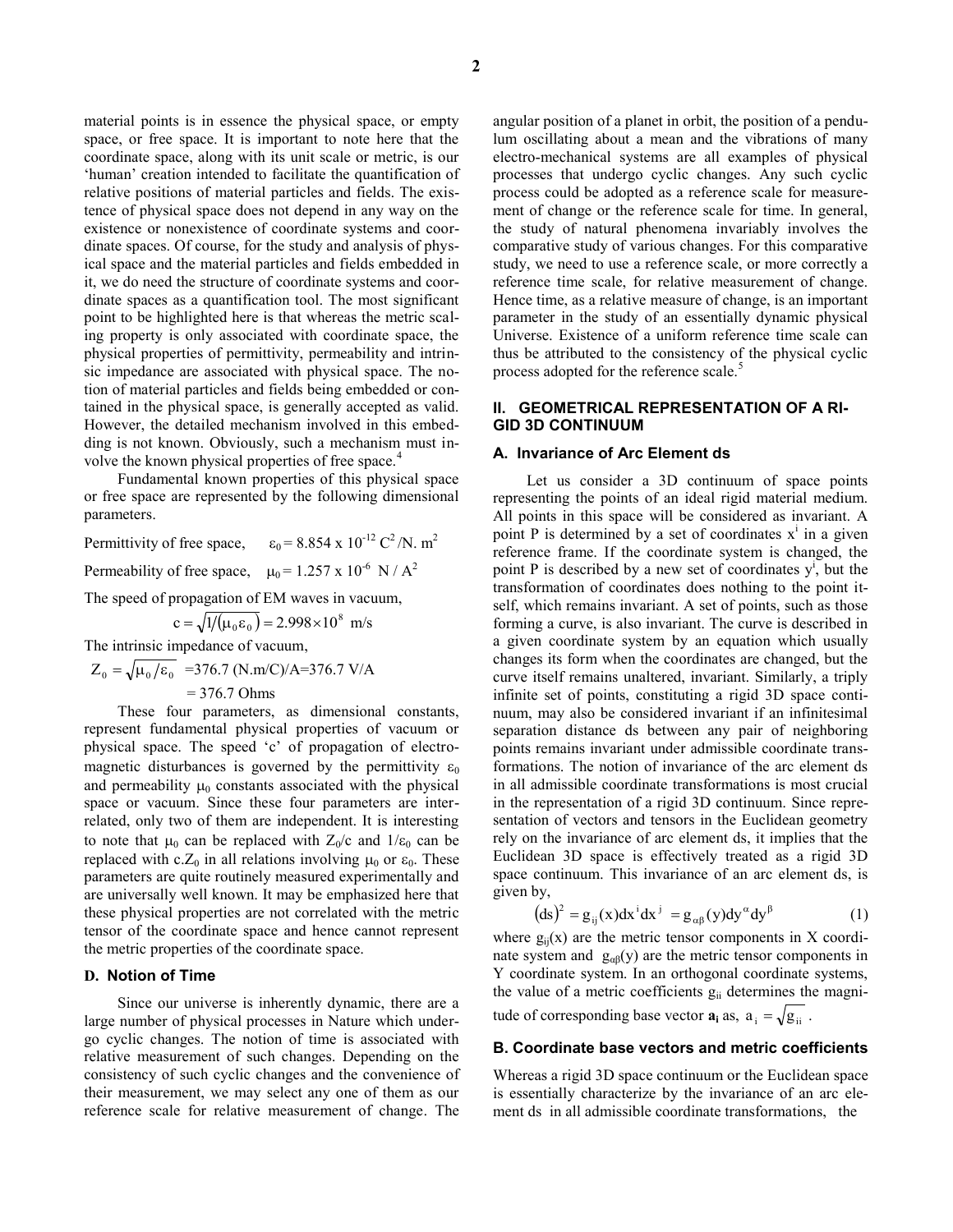

FIG. 1. Geometrical representation of a plane curve  $y=a x<sup>b</sup>$  on a uniform scale graph.

specific coordinate system in use is essentially characterized by the metric coefficients  $g_{ij}$ . For example, the nonzero metric coefficients  $g_{11}$ =1,  $g_{22}$ =1,  $g_{33}$ =1, characterize a rectangular Cartesian coordinate system  $(X, Y, Z)$  and  $g_{11} = 1$ ,  $g_{22} = r^2$ ,  $g_{33} = r^2 \sin^2 \theta$ , characterize a spherical polar coordinate system  $(r, \theta, \phi)$ . Further, as mentioned above, the individual metric coefficients in an orthogonal coordinate system, specify the unit scale or base vector of the corresponding coordinate axis. To illustrate the influence of metric coefficients gij on the *geometrical representation* of space curves, let us consider a plane curve defined by equation,

$$
y = a xb . \t\t(2)
$$

An x-y plot of this curve is shown in Fig. 1. Assuming a unit scale for both x and y coordinate axes, the arc element ds for this curve will be given by

$$
(ds)^{2} = (dx)^{2} + (dy)^{2},
$$
 (3)

which implies that the metric coefficients  $g_{xx}$  and  $g_{yy}$  are both unity for this coordinate plane. Now if we plot the curve of Eq. (2) on a log-log scale graph, the curve will take the form of a straight line, as shown at Fig. 2. Taking natural logarithm on both sides of Eq. (2), we get,

$$
log(y) = log(a) + b \cdot log(x)
$$
 (4)

Let us make following substitutions in Eq. 
$$
(4)
$$
:

$$
log(y) = Y
$$
;  $log(x) = X$ ; and  $log(a) = A$ . (5)

Equation (4) will now take the form,  
\n
$$
Y = A + b X
$$
\n(6)

Taking differentials of Y and X,

$$
dY = dy/y \quad \text{or} \quad dy = ydY = e^{Y} dY \tag{7}
$$

and

$$
dX = dx/x \qquad \text{or} \qquad dx = xdX = e^X dX \tag{8}
$$

Substituting values of dy and dx from Eq. (7) and (8) in Eq.  $(3)$ , we get

$$
(\text{ds})^2 = e^{2X} (\text{d}X)^2 + e^{2Y} (\text{d}Y)^2 = g_{XX} (\text{d}X)^2 + g_{YY} (\text{d}Y)^2 (9)
$$



FIG. 2. Geometrical representation of a plane curve  $y=a x<sup>b</sup>$  on a log-log scale graph.

This shows that the modified metric coefficients  $g_{XX}$ and  $g_{YY}$  for the X-Y coordinate space are given by  $exp(2X)$ and exp(2Y) respectively. Hence the differential scale factors or the base vectors will be  $exp(X)$  along the X coordinate and  $exp(Y)$  along the Y coordinate. The magnitude of this differential scale or the base vectors has also been shown in figure 2 along the X and Y coordinate axes. This illustrates the fact that any single-valued open curve can be represented as a straight line in a suitable coordinate system with appropriate differential scale or the base vectors. Of course, the straightening of arbitrary curves by selection of appropriate differential scales along coordinate axes is not the main issue here. The point to be stressed here is that any change in the differential scale along different coordinate axes results in corresponding change in the shape of geometric curves represented with those coordinates. Therefore, we must not view the metric coefficients in any coordinate system, as some physical entities which could physically influence or change the shape of specified open curves in the Euclidean space. It is only the *geometrical representation* of such curves in a particular coordinate system that could get influenced by any change in differential scale or metric coefficients of that system.

# **III. GEOMETRICAL REPRESENTATION OF A DEFORMABLE 3D CONTINUUM**

#### **A. Metric representation of continuum deformation**

Let us consider a 3D continuum of space points representing the points of a deformable continuous material medium. The points in this space cannot be considered as invariant, but could be subjected to certain finite displacements without creating any discontinuity. Let us use a coordinate reference frame X for quantifying or defining the relative positions and displacements of points in this deformable space continuum. To begin with let us consider a point  $P(x^1, x^2, x^3)$  in the un-deformed state of the continuum. Let  $r(x^1, x^2, x^3)$  be the position vector of point P. Let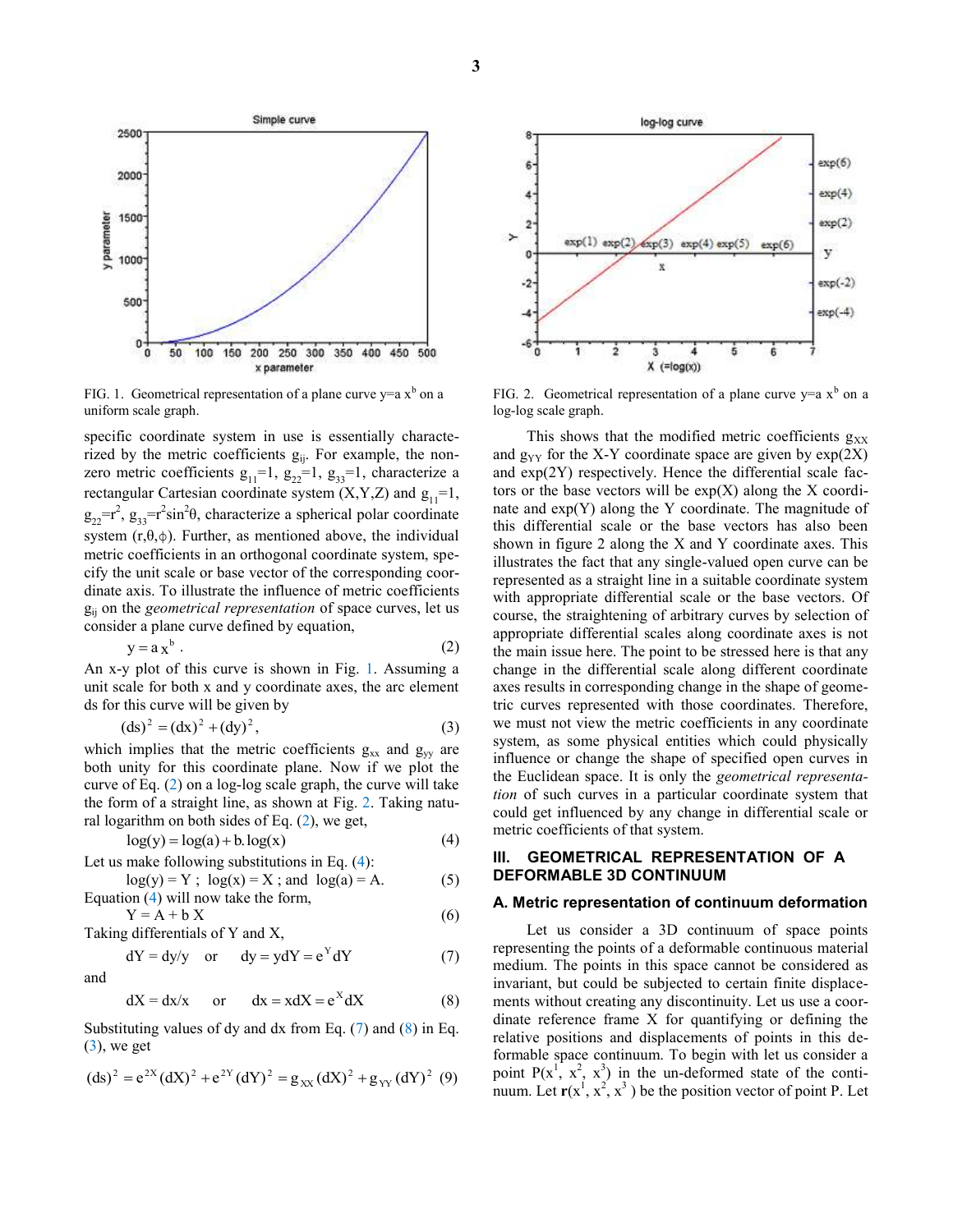Q be a point in the neighborhood of P so that the vector from P to Q, written as d**r**, can be represented in the form,

$$
dr = a_i dx^i, \t\t(10)
$$

where a<sup>i</sup> are the base vectors. Square of the arc element ds in the un-deformed state is given by,

$$
(\text{ds})^2 = \text{dr}.\text{dr} = a_{\text{i}}a_{\text{j}}\text{dx}^{\text{i}}\text{dx}^{\text{j}} = g_{\text{ij}}\text{dx}^{\text{i}}\text{dx}^{\text{j}},\tag{11}
$$

where  $g_{ij} = a_i \cdot a_j$  are metric coefficients in the un-deformed state of the continuum.



FIG. 3. Representation of displacement vector **U** in a deformable 3D continuum.

Now let us consider the deformed state of the continuum. In this state let the point P from the initial undeformed state get shifted to point P' and the neighborhood point Q shifted to the point Q'. Let r' be the position vector of point P', as illustrated in Fig. 3. This shift in position of neighborhood points P and Q to the positions P' and Q' is termed as displacement of these points and essentially constitutes the deformation of the continuum under consideration. Let us assume that rigid body motion (i.e. translation and rotation as a whole) of the continuum is not possible and all displacements of points constitute pure deformation of the continuum. In the deformed state, the vector from point P' to Q' written as dr' can be represented in the form,

$$
dr' = b_i dx^i, \qquad (12)
$$

where,  $b_i$  are the base vectors. Square of the arc element ds' in the deformed state is given by

$$
(\text{ds}')^{2} = \text{dr}' \cdot \text{dr}' = b_{i} b_{j} \text{dx}^{i} \text{dx}^{j} = h_{ij} \text{dx}^{i} \text{dx}^{j}, \qquad (13)
$$

where,  $h_{ij} = b_i \cdot b_j$  are metric coefficients in the deformed state of the continuum.

The displacement of point P to P' is represented by a displacement vector **U** and the corresponding displacement of its neighborhood point Q to Q' is given by the incremented displacement vector **U**+d**U**. The complete deformation of the continuum can be said to be fully determined when the displacement of every point P in the continuum is known or uniquely determined. The existence of displacement vector **U** at every point P, as a function of position coordinates, will constitute a displacement vector field **U** in the continuum. The displacement vector from point P to P' is given by the relation,

$$
\mathbf{U} = \mathbf{r'} - \mathbf{r} = a_i u^i, \tag{14}
$$

where u<sup>i</sup> are the contravariant components of vector **U**. Differentiating Eq.  $(14)$  we get,

$$
\frac{\partial \mathbf{U}}{\partial \mathbf{x}^i} = \frac{\partial \mathbf{r}'}{\partial \mathbf{x}^i} - \frac{\partial \mathbf{r}}{\partial \mathbf{x}^i} = \mathbf{b}_i - \mathbf{a}_i
$$
(15)

Or, 
$$
b_i = a_i + \partial U / \partial x^i
$$
 (16)

An infinitesimal deformed state of the continuum can be described as its strained state. The strained state is represented by a strain tensor E with its components  $e_{ii}$  defined at every point P of the continuum. In the linear or infinitesimal theory of deformation, the strain tensor components are computed from the covariant derivatives of the displacement vector. However, the strained state of the continuum can also be represented by the metric  $h_{ii}$  of the deformed sate. We can say that the deformable continuum is strained whenever arc element ds' given by Eq. (13) is different from the arc element ds given by Eq. (11). The covariant strain tensor components  $e_{ij}$  are related to this difference through following relations.<sup>3</sup>

$$
(\text{ds}')^2 - (\text{ds})^2 = (h_{ij} - g_{ij}) \text{dx}^i \text{dx}^j = 2e_{ij} \text{dx}^i \text{dx}^j, \qquad (17)
$$

where 
$$
2e_{ij} = h_{ij} - g_{ij} = b_i b_j - a_i a_j
$$
 (18)

Ideally speaking, we should be in a position to obtain the displacement vector field **U** for the strained state of the continuum and then compute the components of the strain tensor and the modified metric. However, on physical considerations we may fix or specify the components of the strain tensor or the modified metric first and then work out the displacement vector field **U**. Physical constraints demand that the displacement vector field components must be finite, continuous, single valued and piecewise smooth functions of coordinates.

#### **B. Deformable Riemannian 3-D space**

The GR is based on Riemannian 3D space in which the points of the space continuum are not considered invariant. In GR, the coefficients of metric tensor  $[h_{ii}]$  are obtained from Einstein's Field Equations (EFE) and the Riemann '*curvature*' tensor  $R^i_{jkl}$  computed from  $h_{ij}$  is non-zero. On the other hand, the Riemann tensor computed from the metric tensor [gij] of the Euclidean space, is always zero. As such the Riemannian 3D space of GR is *defined* to be a deformable space which is generally *perceived* as 'curved' space. The Space-time continuum of the General Theory of Relativity is not a Euclidean Continuum.<sup>1,6</sup> Obviously the Euclidean and Riemannian geometries cannot be transformed into one another through admissible coordinate transformations. When a surface is represented in the parametric form by 2D surface coordinates, the intrinsic geometry of the surface is described by its 2D metric tensor. The Riemann tensor composed from the 2D metric coefficients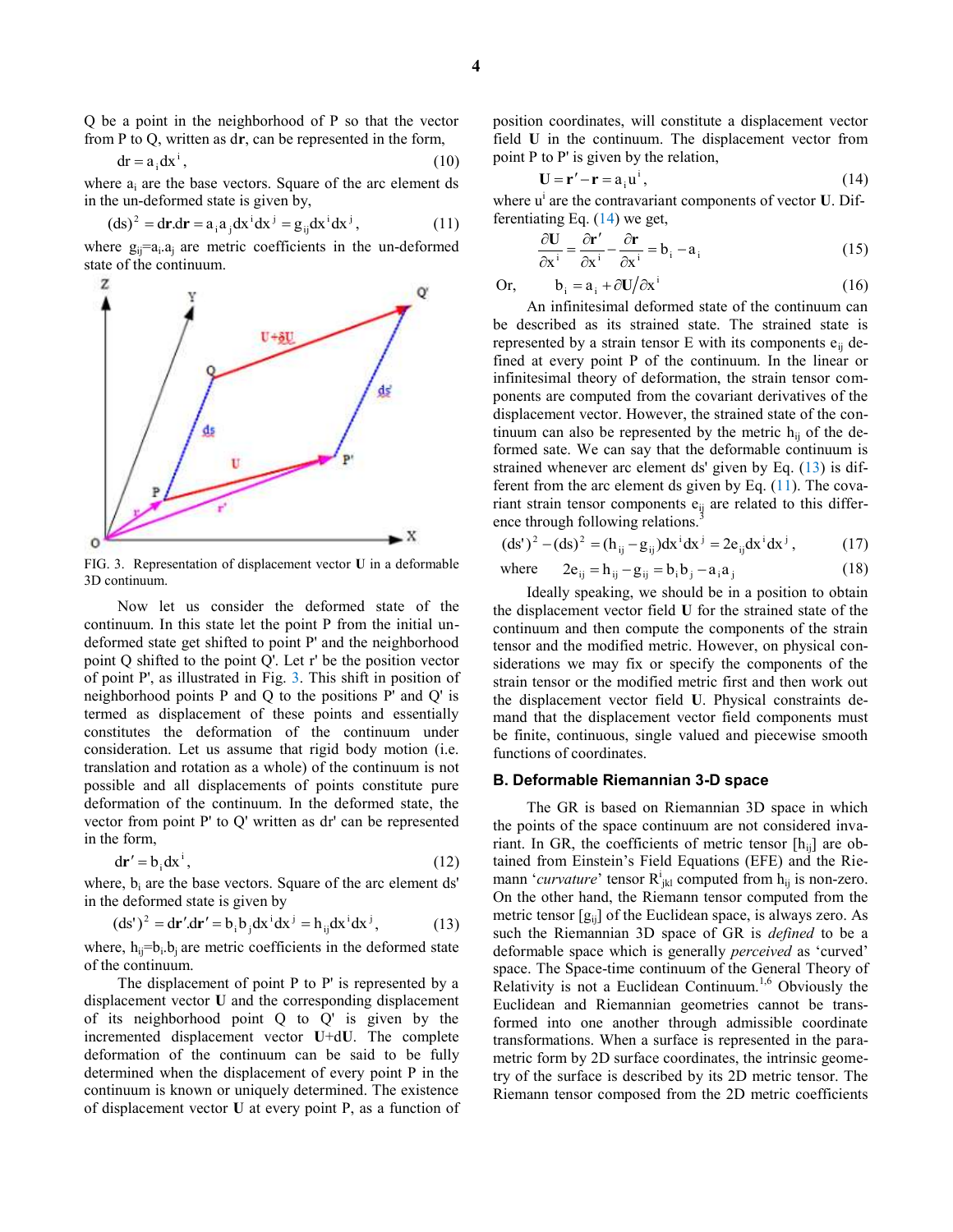is non-zero for a curved surface and zero for a plane surface. Let us critically examine the process under which a plane surface with Euclidean geometry can be changed over to a curved surface with Riemannian geometry.

Consider a large circular metal ring of radius R, filled inside with a plane thin soap-film membrane. The intrinsic geometry of any small region of this film can be represented by a 2D flat metric with zero Riemann tensor. Let us now exert a steady pressure over a small localized region of this film by impinging an air jet in such a way that a small hemispherical bubble of radius r<<R is formed in this local region. The 2D surface of this hemispherical bubble can be represented by a modified 2D metric with nonzero Riemann tensor. Obviously, it is not difficult to visualize that the localized hemispherical bubble induced by a steady external pressure is actually a deformed (elongated/stretched) membrane with a curved surface in comparison to the un-deformed plane membrane in the surrounding region. By moving the impinging air jet sideways, the location of the hemispherical bubble on the large plane membrane can be easily shifted. The state of deformation of the curved membrane in comparison to the plane membrane can be studied in detail by comparing the Riemannian metric of the curved surface with the Euclidean metric of the plane surface. The essential point to be stressed here is that a plane membrane surface with Euclidean metric *does get deformed* into a curved surface with Riemannian metric under the influence of external pressure. Precisely in the same way it has been *postulated* in GR that "flat" space with Euclidean metric *gets deformed* to a 'curved' space with Riemannian metric under the influence of a steady state gravitational field.<sup>4</sup>

## **IV. GEOMETRICAL REPRESENTATION OF DY-NAMIC PHENOMENA AND TEMPORAL CHANGES**

Let us monitor some dynamic phenomenon over a period of time to study the changes occurring in that phenomenon and their causal connections if any. For that we need to take instant to instant 'snapshots' of all relevant physical measurements over a period of time and then analyze the temporal changes in each of the relevant physical parameters.<sup>7</sup> Most common and convenient method to study such temporal changes is to make a geometrical representation of such changes through graphical plots of relevant parameters with respect to time. Let us illustrate this approach with some simple examples.

### **A. Geometrical Representation in XYT Coordinate Space**

Consider a particle motion along the X-coordinate. This motion can be represented through a distance-time curve or trace of distance-time data points  $(x_1,t_1; x_2,t_2;$  $\ldots$ x<sub>i</sub>,t<sub>i</sub>) on an X-T coordinate plane. The velocity and acceleration of the particle at any point along the X-axis will be represented by the slope and curvature of the trace at that point. Let us now consider a particle moving in a circular

orbit in XY plane. The motion of this particle can be represented as a helical trace in a XY-T coordinate space. The velocity and acceleration characteristics of this particle will be represented by the geometry of helical trace in the XY-T coordinate space. An important point to be noted here is that the helical trace does not physically exist anywhere at any time; it is just a mathematical or graphical representation of the motion of a particle over a period of time. Another important feature of this graphical representation of distance-time data points is that the X-T or XY-T coordinate space is not metrized like the Euclidean space to ensure the invariance of space points [Eq. 1]. Here the distance and time *scales*, along their respective coordinates, can be fixed independently without any constraint on the invariance of arc element ds. That is, the metric coefficients gij of this XY-T coordinate space or manifold are not constrained by the invariance of arc element ds [Eq. 1]. What is invariant in this case is the data point set  $(x_i, t_i)$  which is represented by the plot or trace on the distance-time coordinate space. The shape of this data curve can be varied arbitrarily by adjusting the individual coordinate scale or the metric coefficients of the distance and time coordinates independently. Hence, this data curve cannot be regarded as invariant under admissible coordinate transformations. In fact the notion of "admissible" coordinate transformations itself cannot be valid without some invariance constraint on the arc element ds.

However, it is possible to introduce an important constraint on the metric coefficients of the distance and time coordinates, on the lines of Minkowski space-time manifold as follows:

 $(dS)^{2} = g_{tt}(c\,dt)^{2} - g_{xx}(dx)^{2} + g_{yy}(dy)^{2} + g_{zz}(dz)^{2}$ , (19) where  $dS$  is an invariant;  $g_{tt}$  is the metric coefficient of the time coordinate; and  $g_{xx}$ ,  $g_{yy}$ , and  $g_{zz}$  are the metric coefficients of the X, Y and Z coordinates respectively. With the introduction of this constraint on metric coefficients, the distance and time scales get interlinked such that the trajectory trace of the data point set  $(x_i,t_i)$  in the distance-time coordinate space, could become a geodesic curve in that space with specified metric coefficients. Further the constraint given by Eq. (19) also puts an upper limit c on the speed computed from any geodesic trace in the distancetime coordinate space or manifold.

#### **B. Physical content of the coordinate planes**

A coordinate plane XY may be regarded as physically occupied when the points in the plane represent positions of various material particles or intensities of various interaction fields. A coordinate plane may be regarded as physically empty when none of its points represent the position of any material particle or intensity of any interaction field. A physically empty coordinate plane is an abstract mathematical construct, whereas a physically occupied coordinate plane may be regarded as a physical entity. Let us consider a 2D (thin) metal sheet located in the XY plane of a rectan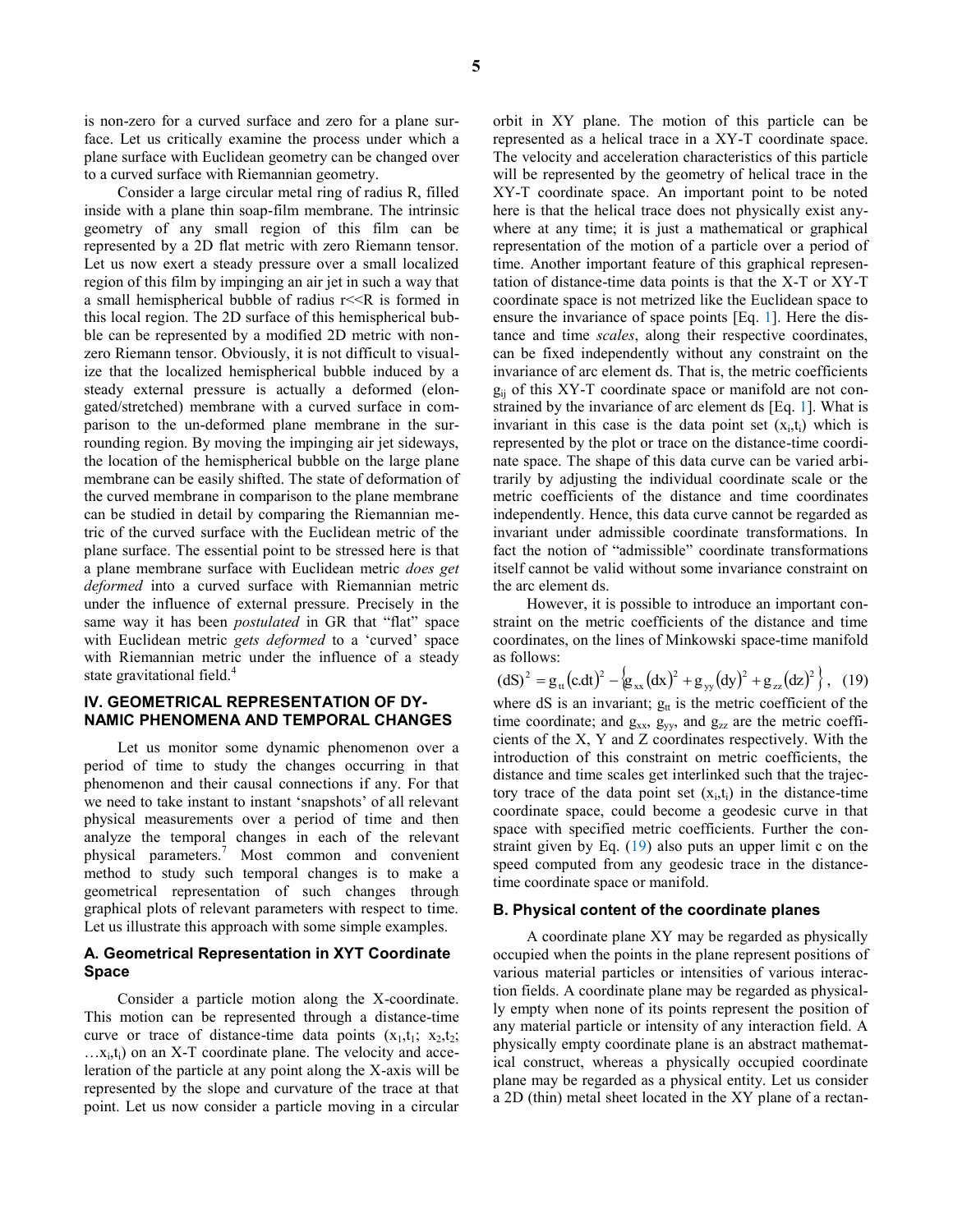gular Cartesian coordinate system XYT. Let the time axis extend from zero to infinity and let  $t<sub>p</sub>$  depict the present time on the time axis. Obviously, the  $t<sub>p</sub>$  marker is continuously moving away from the origin of the time axis. The time zone  $t < t_n$  represent the past and the time zone  $t > t_n$ represent the future. Now let us take a mental snapshot of the whole range of time axis. We find that the body of the metal sheet is physically located at  $t=t_p$  and is not located anywhere in the past or the future time zones. That is, the XY plane representing a section of the XYT manifold at  $t=t<sub>p</sub>$  can be said to be physically occupied with the thin metal sheet and all other XY planes representing sections of the XYT manifold at  $t \leq t_p$  are physically empty. This is the standard presentist view of the XYT manifold as per which only the present ( $t=t_p$ ) section of the manifold represent the physical entities and not the whole manifold. As per this viewpoint, the physical state of the thin metal sheet at the next future instant (t=t<sub>p</sub>+δt), evolves from its present (t=t<sub>p</sub>) state through the operation of physical laws of nature, through the operation of cause and effect.

On the contrary, as per the eternalist view of the XYT manifold, all XY sections of the manifold are supposed to be physically occupied with thin metal sheets. This eternalist viewpoint represents a situation wherein the physical state of all matter particles and their interaction fields, is *predetermined* at all future locations of the metal sheet, or at all XY plane sections for  $t>t_p$  of the XYT manifold. This predetermined physical state at all future locations of the metal sheet does not permit a causal evolution of the physical state with progression in time. Further, the notion of predetermined physical state of all matter particles and their interaction fields violates the fundamental principle of cause and effect which is the basis of all scientific study of the universe. Thus the eternalist viewpoint, depicting whole XYT manifold as a physical entity, is fallacious on the grounds of causality violation in the predetermined physical state of the thin metal sheet at all future instants of time.

Suppose, we wish to study the motion of free electrons constrained on the surface of this thin sheet and want to obtain detailed representation for their trajectories or traces of their paths over a finite period of time. For this purpose, we may find it convenient to use 3D XYT manifold to represent the curved traces of the particles under study. While the particles under study are constrained to move in the 2D plane of the metal sheet, their instant to instant position traces can be represented only in the 3D XYT manifold. Study of the geometry of such curved traces can provide us valuable information on the velocities and accelerations of the corresponding particles. However, the geometry of the XYT manifold cannot influence the free electrons constrained on the plane surface of the metal sheet but may influence the *representation* of their dynamic trajectories. The physical phenomenon is occurring only in the metal sheet constrained in the XY coordinate plane located at  $t=t_p$ . There is no physical phenomenon in the past or the future time zones of the XYT manifold. Hence, logically the past and future time zones of the XYT manifold cannot be regarded as physical entities.

### **C. Geometrical representation in XYZ-T spacetime manifold**

Let us now extend the analogy of 2D plane metal sheet discussed above, to the 3D physical space associated with our solar system. Suppose we wish to study the motion of particles contained within this space and want to obtain detailed representation for their dynamic trajectories or traces over a finite period of time. For this purpose, we may find it convenient to use 4D XYZ-T manifold to represent the instant to instant position traces of the particles under study. While the particles under study are constrained to move in the 3D physical space, their dynamic trajectories can only be represented in the 4D XYZ-T space-time manifold. The geometry of these trajectories can be *correlated* with the dynamics of the corresponding particles. However, the geometry of the 4D XYZ-T manifold cannot *influence* the dynamics of particles contained in the 3D physical space but may influence the *representation* of their dynamic trajectories. The physical phenomenon is occurring only in the solar system constrained in the XYZ spatial section at  $t=t<sub>p</sub>$  of the XYZ-T spacetime manifold. There is no physical phenomenon in the past or the future time zones of the XYZ-T spacetime manifold.

#### **D. Physical content of the spatial sections of space-time manifold**

A coordinate space XYZ may be regarded as physically occupied when the points in the space represent positions of various material particles or interaction fields. A coordinate space may be regarded as physically empty when none of its points represent the position of any material particle or interaction field. A physically empty coordinate space is an abstract mathematical construct, whereas a physically occupied coordinate space may be regarded as a physical entity. Let us consider the physical space of our solar system located in a particular spatial section of a Cartesian space-time manifold XYZ-T. Let  $t_p$  depict the present instant on the time axis. Obviously, the  $t_p$  marker is continuously moving away from the origin of the time axis.<sup>8</sup> The time zone  $t < t_n$  represent the past and the time zone  $t > t_n$ represent the future.

Taking a mental snapshot of the whole range of time axis, we find that our solar system is physically located at  $t=t<sub>p</sub>$  and is not located anywhere in the past or future time zones. That is, the 3D XYZ coordinate space representing a spatial section of the 4D XYZ-T manifold at  $t=t_p$  can be said to be physically occupied with the solar system and all other 3D XYZ spatial sections of the 4D XYZ-T manifold at t $lt$ <sub>b</sub> are physically empty. This is the standard presentist view of the XYZ-T space-time manifold as per which only the present ( $t=t_p$ ) section of the manifold represent the physical entities and not the whole manifold. As per this viewpoint, the physical state of the solar system at the next fu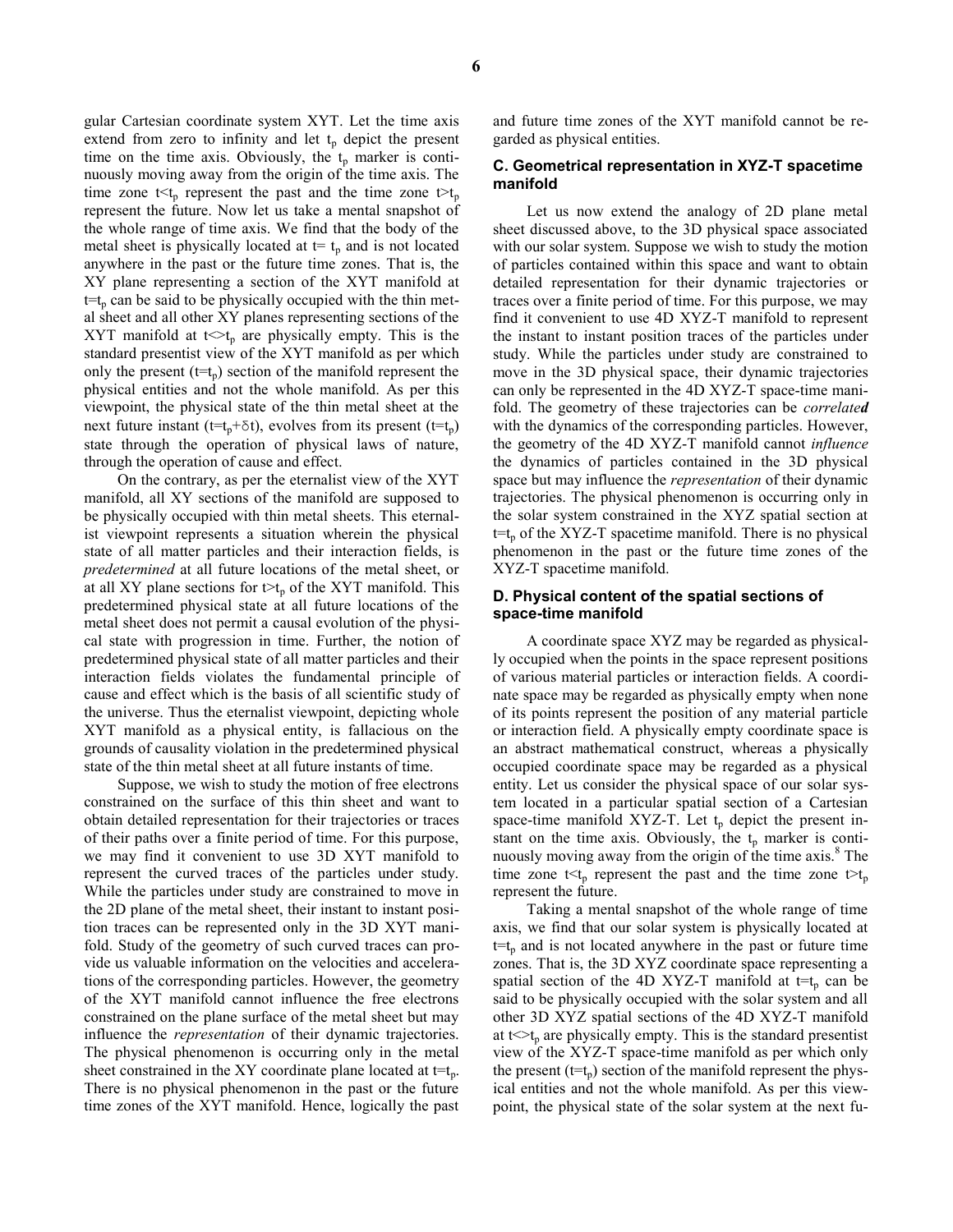ture instant (t=t<sub>n</sub>+δt), evolves from its present (t=t<sub>n</sub>) state through the operation of physical laws of nature, through the operation of cause and effect.

On the contrary, as per the eternalist view of the spacetime, all 3D XYZ sections of the manifold are supposed to be physically occupied with our solar system. This eternalist viewpoint represents a situation wherein the physical state of all matter particles and their interaction fields, is *predetermined* at all future locations of the solar system, or at all 3D XYZ spatial sections for  $t>t_p$  of the 4D XYZ-T spacetime manifold. This predetermined physical state at all future locations of the solar system does not permit a causal evolution of the physical state with progression in time. Further, the notion of predetermined physical state of all matter particles and their interaction fields violates the fundamental principle of cause and effect which is the basis of all scientific study of the universe. Thus the eternalist viewpoint, depicting whole 4D XYZ-T spacetime manifold as a physical entity, is fallacious on the grounds of causality violation in the predetermined physical state of the solar system at all future instants of time. Hence, the spacetime continuum is not a physical entity but just an abstract mathematical notion which can neither influence any physical phenomenon nor can its geometry be influenced by any physical phenomenon.

### **V. CONTINUITY OF DISPLACEMENTS IN A DEFORMABLE SPACE CONTINUUM**

Let us, for a moment, accept the eternalist viewpoint and assume the 4D XYZ-T spacetime manifold to be a physical entity. This assumption can then be refuted by showing that a non-zero Riemann 'curvature' tensor in GR always leads to incompatible deformations and discontinuities in the space continuum. Whenever the Riemann tensor of a 4D spacetime manifold is non-zero, the metric coefficients of the space coordinates can no longer remain Euclidean. That is because the distance and time scales get interlinked due to the invariance constraint of Eq. (19). Consider, for example, a Minkowski spacetime manifold with Cartesian coordinates where all metric coefficients are unity and all spatial sections are Euclidean. If a particular solution of EFE yields  $g_{tt} \leq 1$  with  $g_{xx} = g_{yy} = g_{zz} = 1$ , then that solution will no longer satisfy the constraint of Eq. (19) as it will represent the speed of light propagation to be different from c in the Euclidean space. Hence in a 4D spacetime manifold, all metric solutions of EFE, with non-zero Riemann tensor, must also satisfy the constraint of Eq. (19). This constraint will yield non-Euclidean spatial metric coefficients, implying thereby that all 3D spatial sections of the ‗curved' spacetime are deformable space continuum. In such a spatial section of the spacetime, let us consider a spherical polar coordinate system with origin at point O and the coordinate parameters r,  $\theta$  and  $\phi$ . The metric coefficients for this coordinate system in the un-deformed or "gravitation-free" space continuum are given as,

$$
g_{\theta\theta} = r^2
$$
,  $g_{\phi\phi} = r^2 \cdot \sin^2(\theta)$ . (20)

The arc element or the separation distance ds between two neighboring space points P and Q (Fig. 3) in this region will be given by,

$$
(\text{ds})^2 = g_{rr} (\text{dr})^2 + g_{\theta\theta} (\text{d}\theta)^2 + g_{\phi\phi} (\text{d}\phi)^2
$$
  
=  $1(\text{dr})^2 + r^2 (\text{d}\theta)^2 + r^2 \text{Sin}^2 (\theta) (\text{d}\phi)^2$  (21)

Now, let us assume that a spherically symmetric body of mass M and radius  $r_0$ , is located at the origin O of this coordinate system. Due to the gravitational field in its vicinity (i.e.  $r > r_0 > 0$ ), the modified metric coefficients  $h_{ii}$  are given by the Schwarzschild solution of EFE as

$$
h_{rr} = \frac{1}{1 - \frac{2GM}{c^2r}} , h_{\theta\theta} = r^2, h_{\phi\phi} = r^2 Sin^2(\theta).
$$
 (22)

Thus, the modified radial metric coefficient  $h_{rr}$  at any particular space point  $P(r, \theta, \phi)$  can be taken as a function of M and its value in the region under consideration is always greater than unity for M>0. The arc element or the modified separation distance ds' between two neighboring space point positions P' and Q' in this region will be given by

$$
(\text{ds}')^2 = h_{rr} (\text{dr})^2 + h_{\theta\theta} (\text{d}\theta)^2 + h_{\phi\phi} (\text{d}\phi)^2
$$
  
= 
$$
\frac{(\text{dr})^2}{1 - \frac{2GM}{c^2 r}} + r^2 (\text{d}\theta)^2 + r^2 Sin^2(\theta) (\text{d}\phi)^2.
$$
 (23)

Therefore, using Eq. (18) we can compute the induced strain tensor components  $e_{ii}$  from the modified metric coefficients  $h_{ii}$  as

$$
2 e_{rr} = h_{rr} - g_{rr} = (1/(1 - 2GM/c^2 r)) - 1
$$
 (24)

with the factor  $2GM/c^2r \ll 1$ ; Eq. (24) will get simplified to

$$
e_{rr} = GM/c^2r
$$
,  $e_{\theta\theta} = h_{\theta\theta} - g_{\theta\theta} = 0$ ,  $e_{\phi\phi} = h_{\phi\phi} - g_{\phi\phi} = 0$ , (25)  
and  $e_{\theta\phi} = e_{\phi\theta} = e_{r\phi} = e_{\theta r} = e_{r\theta} = e_{\theta r} = 0$  (26)

This set of strain tensor components constitutes the strain field induced in the region of space continuum where the gravitational field of M has modified the metric coefficients to  $h_{ii}$ .

### **A. Incompatibility of the induced strain components**

For a complete description of the strained state of the space continuum, we must be able to uniquely determine the displacement vector field **U** from the specified strain tensor components. For this the strain tensor components  $e_{ii}$ , are required to satisfy a set of integrability or compatibility conditions. The displacement vector components obtained from the integration of strain components, must be single valued, finite and continuous functions of coordinates and must satisfy physical constraints over the boundary of the region of space under consideration. It can be easily seen that the radial strain components  $e_{rr}$  given by Eq. (25), with all other components being zero, cannot sa-

 $g_{rr} = 1$ ,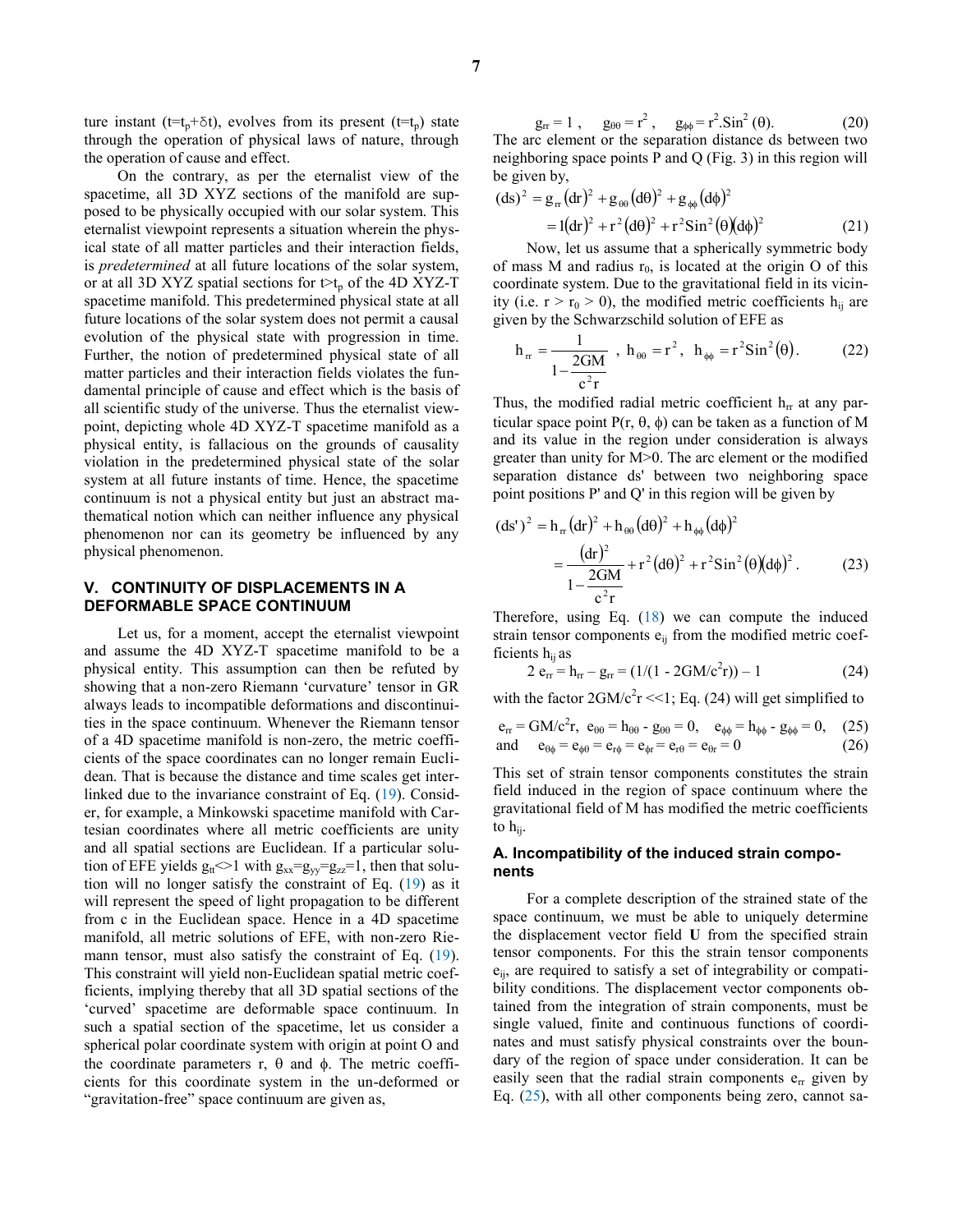tisfy the required compatibility conditions. In order to highlight this problem, let us consider the relative displacement vector **U** that gives rise to the strain components  $e_{rr}$ ,  $e_{\theta\theta}$  and  $e_{\phi\phi}$ . If u<sup>r</sup> is the only non-zero component of the displacement vector **U**, then the strain components dependent on  $u^r$ are given by,

 $e_{rr} = \partial u^{r}/\partial r$ ;  $e_{\theta\theta} = u^{r}/r$  and  $e_{\phi\phi} = u^{r}$  $(27)$ Obviously, if the radial strain component  $e_{rr}$  is non-zero, the radial displacement component  $u<sup>r</sup>$  must be non-zero. But once the radial displacement component  $u<sup>r</sup>$  is non-zero, the tangential strain components  $e_{\theta\theta}$  and  $e_{\phi\phi}$  cannot be zero. This precisely is the incompatibility of the strain components  $e_{rr}$ ,  $e_{\theta\theta}$  and  $e_{\phi\phi}$  induced by the static gravitational field of a spherically symmetric body of mass M. Therefore, the specification of metric coefficients (22) as per the Schwarzschild solution is *physically* invalid and unacceptable on the grounds of incompatible induced strain components.

Let us now examine whether this incompatibility is limited to the strain components induced by the Schwarzschild metric or is applicable to all strain components induced by pseudo-Riemannian metric obtained from EFE. As noted above, all 3D spatial sections of the curved spacetime are also curved in the sense that the Riemann-Christoffel tensor  $R_{ijkl}$  composed from the spatial metric coefficients  $(h_{ij})$  will also be non-zero. As shown in Eq.  $(18)$  above, the strain components  $e_{ii}$  are given by the difference between the Riemannian metric coefficients  $h_{ii}$  and the Euclidean metric coefficients g<sub>ij</sub> of the undeformed continuum as

$$
e_{ij} = \frac{1}{2} \{ h_{ij} - g_{ij} \}.
$$
 (28)

We need to examine the compatibility of the metric induced strain components e<sub>ij</sub>. According to Saint Venant's integrability or compatibility conditions for a continuous media, the infinitesimal or linear strain tensor components  $e_{ii}$  must satisfy following differential equations.<sup>3</sup>

$$
e_{ij,kl} + e_{kl,ij} - e_{ik,jl} - e_{jl,ik} = 0
$$
 (with i,j,k,l  $\rightarrow$ 1to 3), (29)

If we compose Christoffel 3-index symbols [ij,k] of the first kind and  $\Gamma_{\text{ij}}^k$  of the second kind from the symmetric strain tensor components e... then Eq.  $(29)$  can be written as

components 
$$
\varepsilon_{ij}
$$
, then Eq. (29) can be written as  
\n $\partial_1[ki, j] - \partial_i[kl, j] = 0$ . (30)

The Riemann-Christoffel tensor  $R_{ikli}$  composed from strain components e<sub>ij</sub> and expressed in terms of Christoffel 3index symbols, is given by

$$
R_{jkli} = \partial_1[ki, j] - \partial_i[kl, j] + \Gamma_{kl}^{\alpha}[ji, \alpha] - \Gamma_{ki}^{\alpha}[jl, \alpha].
$$
 (31)

Since Saint Venant's compatibility conditions (30) were developed for infinitesimal or linear strain components, the products of strain components and their derivatives could be neglected. However, in the general case of finite or nonlinear strain, the integrability or compatibility conditions are extended from Eq.  $(30)$  to include the product terms as

$$
\partial_1[\mathbf{k}\mathbf{i},\mathbf{j}]-\partial_1[\mathbf{k}\mathbf{l},\mathbf{j}]+\Gamma_{kl}^{\alpha}[\mathbf{j}\mathbf{i},\alpha]-\Gamma_{ki}^{\alpha}[\mathbf{j}\mathbf{l},\alpha]=0
$$

Or, 
$$
R_{jkli} = 0
$$
 (32)

Thus to meet the standard compatibility conditions on finite strain components  $e_{ii}$ , the Riemann tensor composed from  $e_{ii}$  must be a zero tensor.<sup>9</sup> This can be true only if both metrics of Eq. (28), namely,  $g_{ii}$  and  $h_{ii}$ , are Euclidean, which however contradicts the basic postulate of curved spacetime in GR. Hence, all strain components in the space continuum, induced by the pseudo-Riemannian metric, will fail to satisfy the integrability or compatibility conditions, leading to discontinuities in the induced displacements.<sup>10</sup> Therefore, *if we assume* the 4D spacetime manifold to be a physical entity, we end up with physically invalid discontinuities in the space continuum. Hence the 4D spacetime manifold cannot be a physical entity.

### **VI. SPACETIME MANIFOLD AS A GRAPHICAL TEMPLATE**

### **A. Differential scaling of coordinate axes**

As already discussed in section II above, the shape of an exponential curve on a uniform scale graph can be changed to a straight line on a logarithmic scale graph. Due to the nonlinear or differential scaling of the coordinate axes, a function of the form  $y=a.x^b$  will *appear* as a straight line on a log-log graph. Let us plot the trajectory of an object, falling vertically on a gravitating body of mass M, as a Y-T graph such that the Y-axis represents height and the Taxis represents time. We find this trajectory to be a parabolic curve. Now taking a cue from the log-log graph, we can choose a suitable differential scale along Y and T axes such that the parabolic trajectory changes into a straight line on the differential scale graph. This shows that the *shape of free-fall trajectory* of an object moving in a gravitational field, can be changed or adjusted through suitable adjustment of the differential scale along the coordinate axes.

However, such a change in shape of free-fall trajectory does not remain unique unless the differential scales along different coordinate axes are interlinked through some unique constraint. One such constraint imposed on the differential scales or the corresponding metric coefficients along different coordinate axes, is given at Eq. (19). If the differential scales or the corresponding metric coefficients are constrained through Eq. (19), then the shape of free-fall trajectory of an object moving in a gravitational field, can be changed to become a geodesic through suitable adjustment of the metric coefficients. We may use such a differential scale graph as a template for obtaining the geodesic trajectory of any other object falling vertically on a gravitating body of mass M.

Let us now consider the trajectory of an object, falling in a Cartesian 2D X-Y plane on a gravitating body of mass M. The plot of this trajectory on a 3D XY-T linear scale manifold, will again be a parabolic space curve. We can choose a suitable differential scale or the metric coefficients along the X,Y and T axes, in conjunction with the invariance constraint of Eq. (19), such that the parabolic space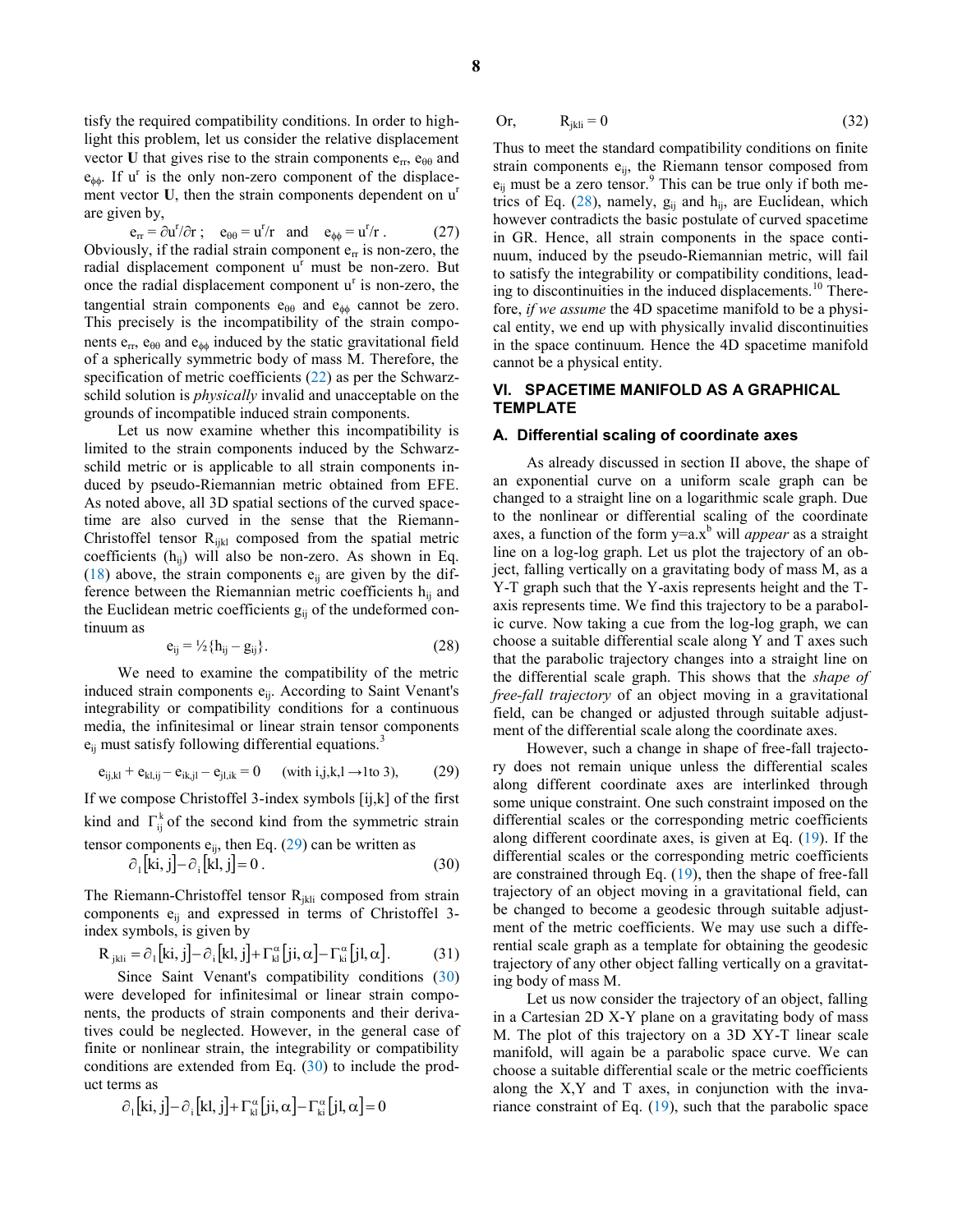trajectory on linear scale manifold, changes into a geodesic on the differential scale manifold. Let us make a template of this differential scale manifold. The differential scale or the magnitude of the unit vectors along any particular axis of an orthogonal coordinate system is given by the squareroot of the corresponding metric coefficient for that coordinate axis. For obtaining the trajectory of any other object falling in X-Y plane on a gravitating body of mass M, we just need to set the initial position and velocity of this object on the XY-T differential scale template manifold and compute the geodesic curve of the required trajectory. However, for computing trajectories of objects moving in the gravitational field of a body of different mass M', the differential scaling factor or the metric coefficients of the template manifold must be adjusted accordingly to account for different acceleration profile.

### **B. Differential manifolds to obtain geodesic trajectories**

We can extend this methodology for obtaining trajectories of particles moving in 3D physical space, under the gravitational field of a gravitating body of mass M. For this we can first obtain a differential scale 4D manifold XYZ-T as a template by correlating its metric coefficients with the mass M, in conjunction with the invariance constraint of Eq. (19), such that the Newtonian trajectories in the given gravitational field appear as geodesic curves in this template manifold. Now, to obtain the trajectory of any other object in the given gravitational field, we can set the initial position and velocity of the object in the template manifold and then compute the trajectory as a geodesic curve through that position. Of course, we need to adjust the differential scale or the metric coefficients of this template manifold according to the mass M of the gravitating body to account for different acceleration profiles. This is precisely what has been attempted through Einstein Field Equations (EFE) in the spacetime model of GR. Further, to ensure a constant speed of light propagation in all coordinates, a pseudo-Riemannian 4D spacetime manifold, with an invariance constraint of Eq. (19), has been used in GR. This feature may be regarded as an improvement over the Newtonian gravitation, whereby the speed of propagation of gravitational influence is limited to the speed of light.

In GR, the pseudo-Riemannian 4D spacetime manifold is used as an abstract mathematical differential scale template manifold for getting the trajectories of particles as geodesic curves. The differential scale or metric coefficients of this 4D template manifold are correlated through EFE with the mass-energy density in the physical space, to simulate the particle trajectories with geodesic curves in a gravitational field. It may be emphasized here that the correlation between the mass-energy density and the metric coefficients of the 4D template manifold as established through EFE, is essentially an empirical correlation. That is, the EFE do not represent the correlation between the massenergy density and the metric coefficients of the 4D template manifold that could be deduced from the application of any established law of physics. The validity of such correlation between the mass-energy density and the metric coefficients of the 4D template manifold as established through EFE, can only be demonstrated through accurate simulation of particle trajectories with geodesic curves in a Newtonian gravitational field. Hence, only those solutions of the EFE can be regarded as of any practical significance which can accurately simulate the particle trajectories with geodesic curves in a Newtonian gravitational field. All other solutions of EFE may be regarded as speculative.

The notion of spacetime curvature corresponds to the mathematical situation wherein Riemann tensor  $R^{i}_{jkl}$  computed from the metric coefficients of the spacetime template manifold, is non-zero. The metric coefficients corresponding to the non-zero Riemann tensor  $R^i_{jkl}$ , depict the differential or non-linear scaling along the coordinate axes, to ensure the geometrical representation of an acceleration profile as a geodesic curve. In GR the 4D spacetime differential manifold has been *projected* as the "real world" or a "physical reality" in which its metric is governed by the mass-energy content in space and the consequent geodesics in spacetime guide the motion of material particles in the physical space. Since in Newtonian gravitation the motion of material particles is governed by the local gravitational potential, the metric coefficients in spacetime manifold are effectively treated as gravitational field components, that govern the shape of geodesic curves. As such, the metric coefficients in spacetime manifold are also *assumed* to be physical entities in GR, which are *mystically* governed by EFE. This projection of the 4D spacetime differential manifold as the real world constitutes the most crucial step in *presenting* the abstract spacetime model as a theory of gravitation in GR.

Hence, the general depiction of the non-zero value of Riemann tensor  $\overline{R}_{ikl}^{i}$  as "spacetime curvature" for enunciating a theory of gravitation, gives rise to following misleading connotations about 4D spacetime manifold.

- a) The 4D spacetime template manifold is *assumed* to be a physical entity, wherein the universe embedded in 3D physical space is supposed to exist at all points of the "time" axis. In this "block view" of spacetime, the metric induced deformation of the spacetime is *perceived* as spacetime curvature. However, this block view of spacetime violates the principle of causality and hence is invalid. Therefore, the 4D spacetime manifold of GR cannot be regarded as a physical entity.
- b) With non-zero Riemann tensor of the 4D spacetime manifold, the metric coefficients of the space coordinates can no longer remain Euclidean. The popular notion of "curvature" of space implies the physical deformation of the space continuum. However, such Riemannian metric induced physical deformation of the space continuum, leads to discontinuities and voids in the continuum which are physically not valid.